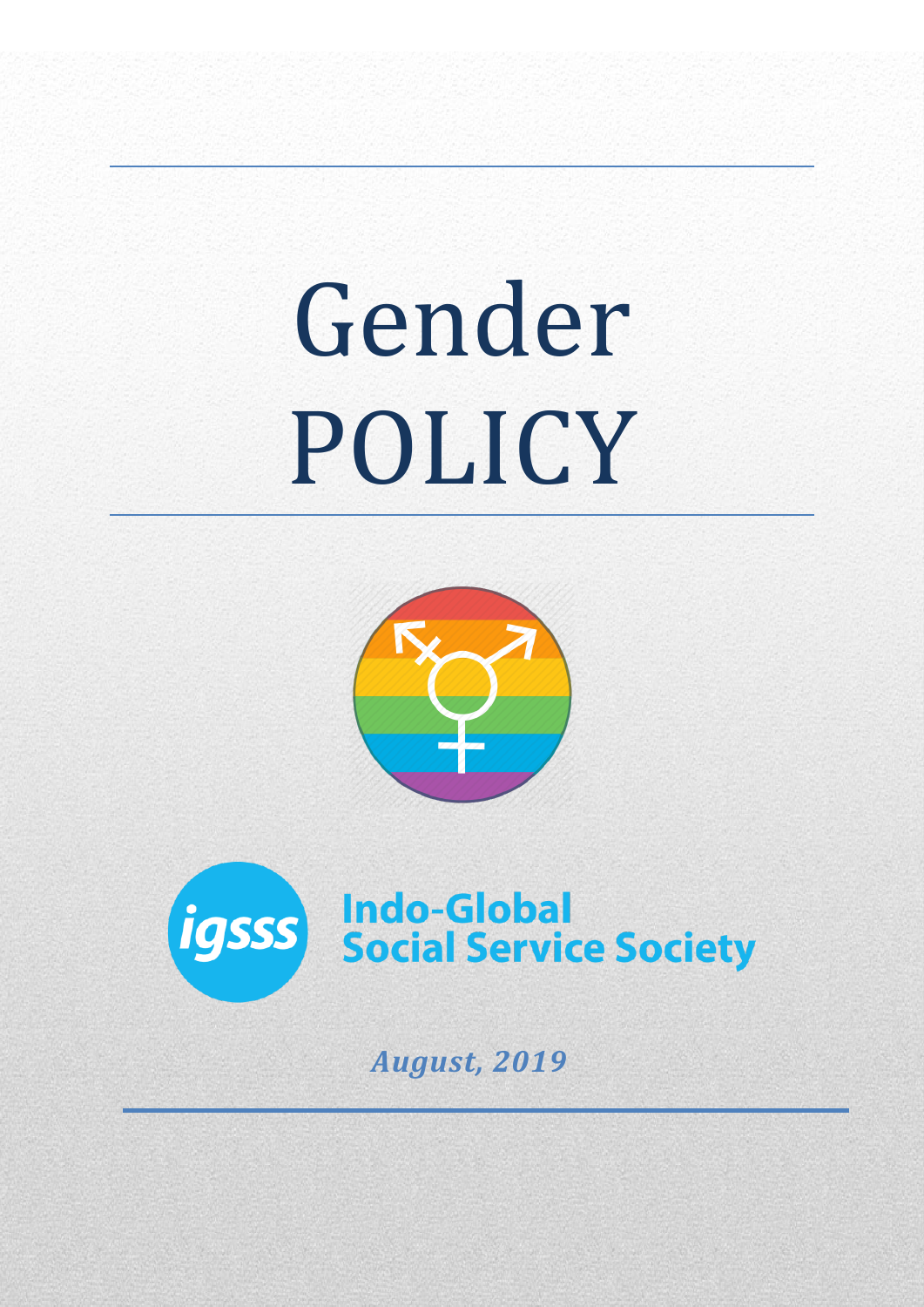

## **PREAMBLE**

IGSSS strives for "A humane social order based on truth, justice, freedom, equity and integrity of the whole of creation in which basic human rights of every individual are upheld, in which the integrity of the family as a basic unit of the community is strengthened, where power, resources and the fruits of development are shared by all."

IGSSS has always been committed towards gender equity in workspace. Gender Equity is also a strong thematic pillar of IGSSS and its goal is to "Ensure parity in opportunity, access and control over resources/entitlements irrespective of any gender." IGSSS upholds the principles of gender parity in all its programs. Principles of social justice require us to work to ensure that everyone has equal opportunity for expressing and using their potential, irrespective of sex and orientation.

We acknowledge that gender identity is not binary and it is diverse. IGSSS accepts that gender is not only inclusive of men and women but it includes transitional identities too. Development affects women, men and transgenders differently and it has an impact on relations between them. A focus on gender is required to ensure that needs of women, transgender and men (set in the broader context of caste, class, ethnicity, race and religion) are given adequate attention. Hence, mainstreaming gender is one way of assessing the implications in any planned action, including legislation, policies or programmes, in any area and at all levels.

# **OBJECTIVES OF THE POLICY**

The overall objective for IGSSS' Gender Policy is to mainstream gender into all IGSSS processes and policy decisions within the organisation and in its projects and programmes.

IGSSS seeks to provide equitable representation of and treatment to women, transgender and men within the organisation. It is the responsibility of each gender to ensure equity in relating with other gender and to provide them with all support to build a congenial environment. IGSSS shall take all appropriate measures to eliminate gender based discrimination in employment within the organisation and provide the same selection criteria, rights to promotion, job security, benefits and conditions of service, training, equal remuneration and equitable treatment. The policy will challenge the traditional gender power relations that, consciously or subconsciously, look upon women, other gender as inferior and thus subsume or categorises their needs and aspirations to be secondary. The second is about building the capacity of the staff or community members to challenge this unequal relation. The policy would also try to eliminate harassment on the basis of gender which is any act or threat that inflicts physical, sexual, or psychological harm because of their gender. With this IGSSS hopes to create, attract and retain gender sensitive staff that in turn would help achieve better man-womanother gender relationships in the communities.

#### Objectives within IGSSS

- Establish a gender sensitive culture within the organisation so as to enhance understanding and responsiveness of staff towards (gender) issues both within the Organisation and in the communities supported by IGSSS.
- Eliminate all forms of unfair and discriminatory practices based on gender (and also caste, race, disability and age) and foster a congenial work atmosphere.
- Ensure for equitable representation of women, transgender and men (especially from disadvantaged groups and minority communities) in different if not all cadres (including executives in the field and in the management echelons).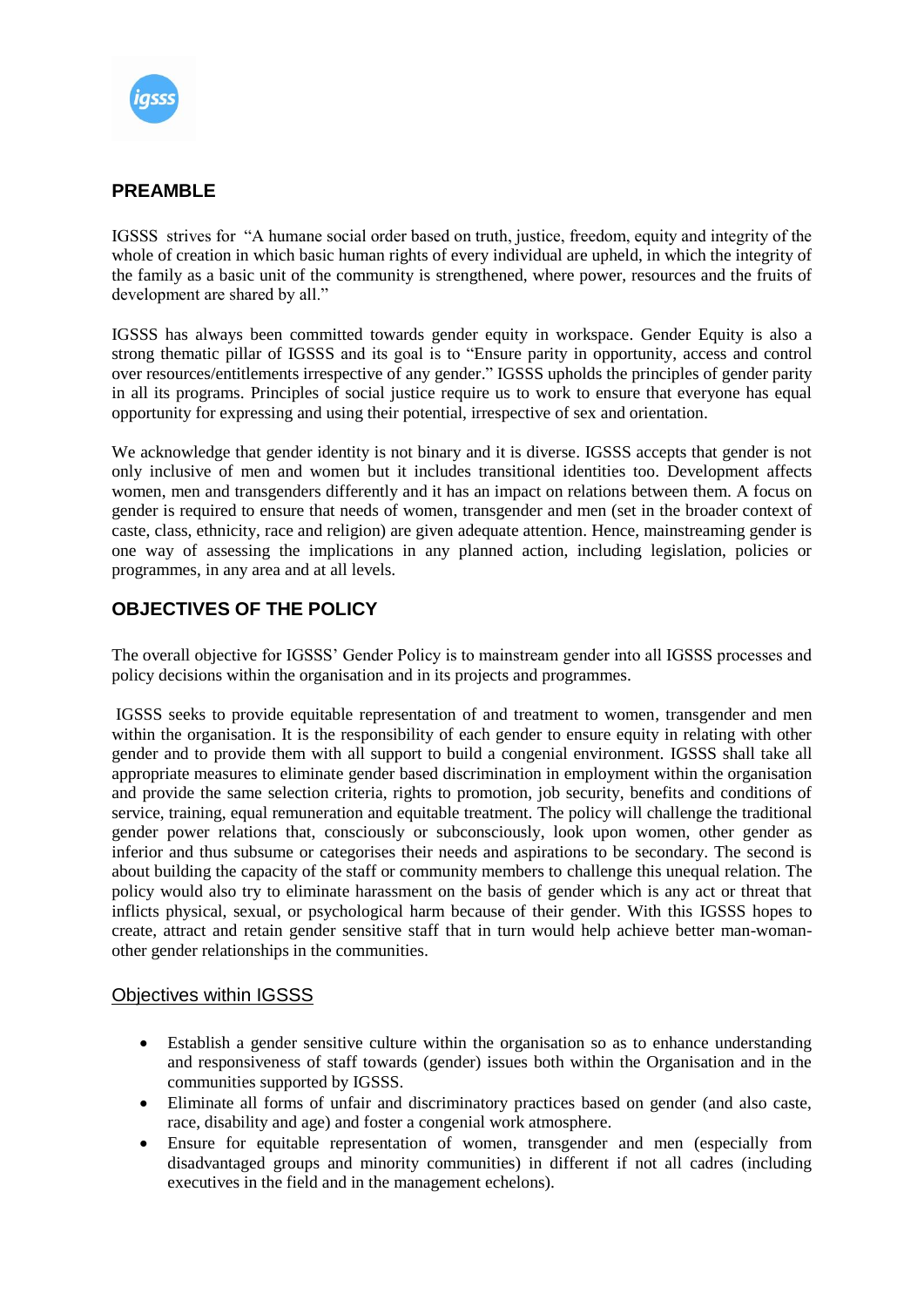

 To act as an effective deterrent against gender discrimination and harassment both in workplace and in programme intervention areas by setting up systems for appropriate handling of gender discrimination and instances of sexual harassment, if any.

With the help of its Gender Policy, IGSSS seeks to mainstream a gender perspective throughout its projects and programmes with partner organisations and VOs.

#### Objectives with Partners and Stakeholders

- To ensure that IGSSS' policies/programmes take gender considerations into account in planning and implementation and, promote initiatives with a gender focus.
- To develop positive action to promote the full participation and empowerment of women and men in existing and future programmes so as to ensure that IGSSS' supported programmes benefit women and men equitably.
- To ensure that all development responses incorporate a gender perspective in assessment and evaluation.
- To include a gender perspective in all IGSSS' lobbying and communication work.

## **UNDERSTANDING KEY TERMINOLOGIES**

The word **"gender**" refers to the socially determined ideas and practices of what it is to be female, male, or of an identity that does not necessarily fits in the established gender norms,

**Gender equity is** ensuring parity in opportunity, access and control over resources/entitlements irrespective of any gender.

"**Gender discrimination"** is the systematic, unfavourable treatment of individuals on the basis of their gender, which denies those rights, opportunities or resources.

## **MAINSTREAMING STRATEGIES FOR GENDER EQUITY**

IGSSS is committed to make this Gender Policy an integral part of all organisational policies, programmes and projects and would involve building a culture that understands and respects gender related concerns. To achieve this, the policy recommends following:

#### **A) Affirmative Actions for Gender Balanced Organisational Composition**

- Giving top priority to recruiting and retaining adequate women and transgender staff at all levels to ensure gender balance in staffing pattern.
- Ensuring equal opportunities among staff, irrespective of gender, in working conditions, for personal growth, in promotion benefits, and training.
- Ensuring equitable representation and participation of men, transgender and women in the Executive Board, Senior Management Team, and various functional committees of the organisation.
- Advocate a **gender balance** among contracted consultants/advisors / partners / contractors.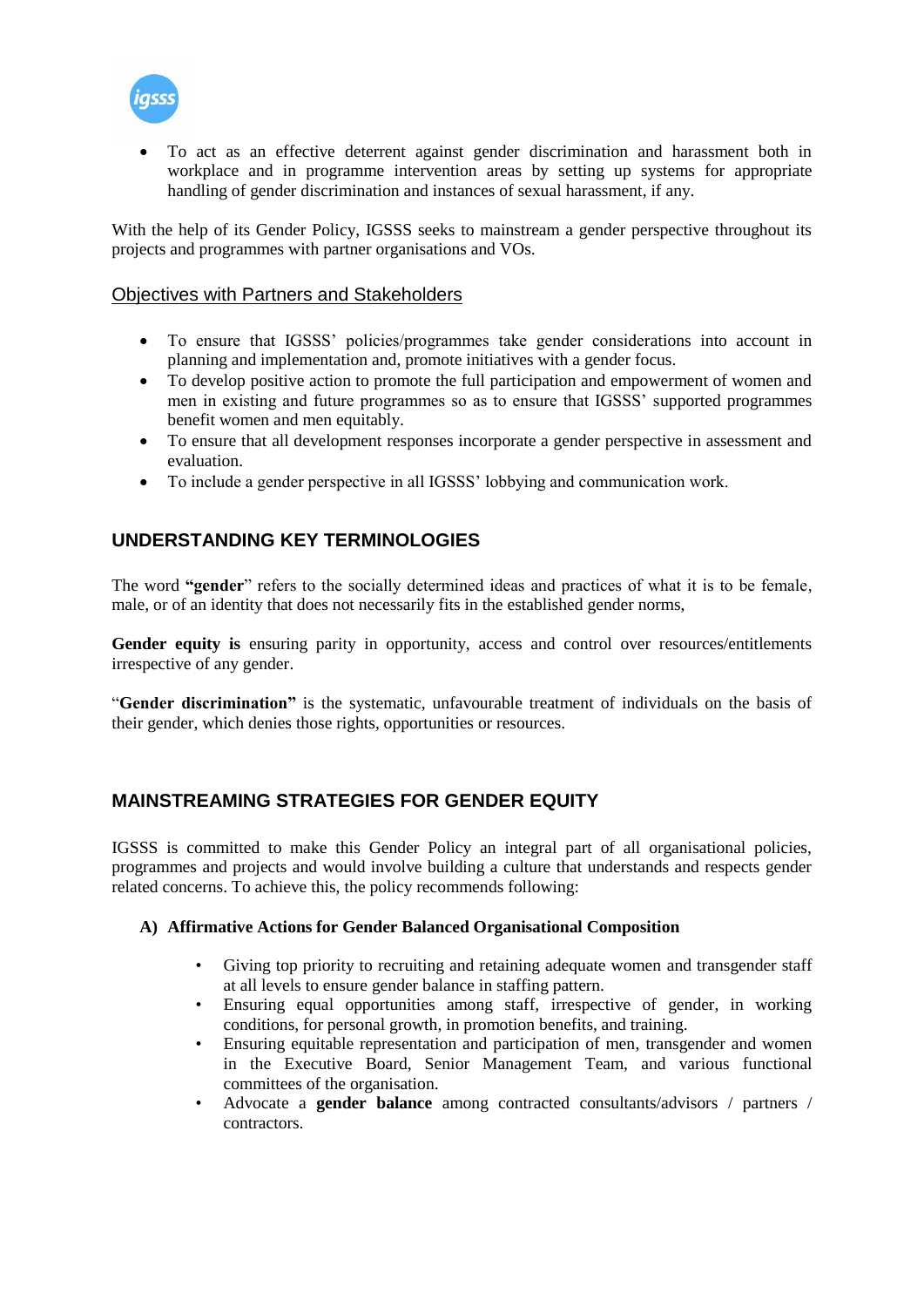

#### **B) Capacity Building of Staff on Gender Issues**

Implement a **gender capacity development strategy** to improve the staff's understanding of gender concepts, gender equality issues and current debates on gender and development with a view to promoting gender equality in all IGSSS initiatives and activities; and enhance the skills of staff to integrate concrete initiatives and activities into their programme of work.

#### **C) Building a Gender Sensitive Workplace**

- Providing a safe and secure workplace for each staff, free from sexual harassment/discrimination with a Internal Complaints Committee in existence to deter and prevent harassment through dissemination of information/rules and also for investigating into cases of sexual harassment/discrimination when they are reported and ensuring justice.
- Extending work related concessions and relaxations for women, transgender staff depending upon the situations and requirements; e.g. providing secure transport facilities when they work late hours; ensuring security measures along with minimum basic facilities for staff while traveling in the field, flexible working hours and provisions for working from home under special circumstances.

#### **D) Organisational Policies and Systems to Reflect Gender Needs.**

- Making all HR systems and policies gender-sensitive and responsive, and integrating gender indicators into staff performance appraisal systems.
- Ensuring equal wages for equal work for each gender.
- Incorporating and explicitly mentioning gender sensitivity as an essential element in the tasks/job profiles in all terms of reference, including TORs for external consultants.
- Ensuring that the conceptual clarity and sensitivity on gender issues will be one of the important selection criteria in recruitment processes and capacity building efforts of staff.
- In all programmes gender segregated data will be ensured.
- Gender and development content will be added to the organisation's staff orientation course as part of HR procedure. Selected technical modules oriented to operational staff will also be developed.
- Integrate gender equality considerations into external communication strategies and ensure that all publications and information materials use gender-sensitive language.

#### **E) Ensuring Women Participation/Empowerment in Intervention Areas.**

- Strategic orientation to staff in the field based programs and advocacy initiatives towards increasing women's, transgender's access, control and ownership over the natural resources, processes and organisations.
- Efforts should be made to integrate gender concerns into the scaling up of and mainstreaming developmental programs.
- All IGSSS programmes will be prepared after gender analysis as a part of overall situational analysis based on clear guidelines. IGSSS will also carry out Gender audits as a mandatory process for its major flag ship programmes.